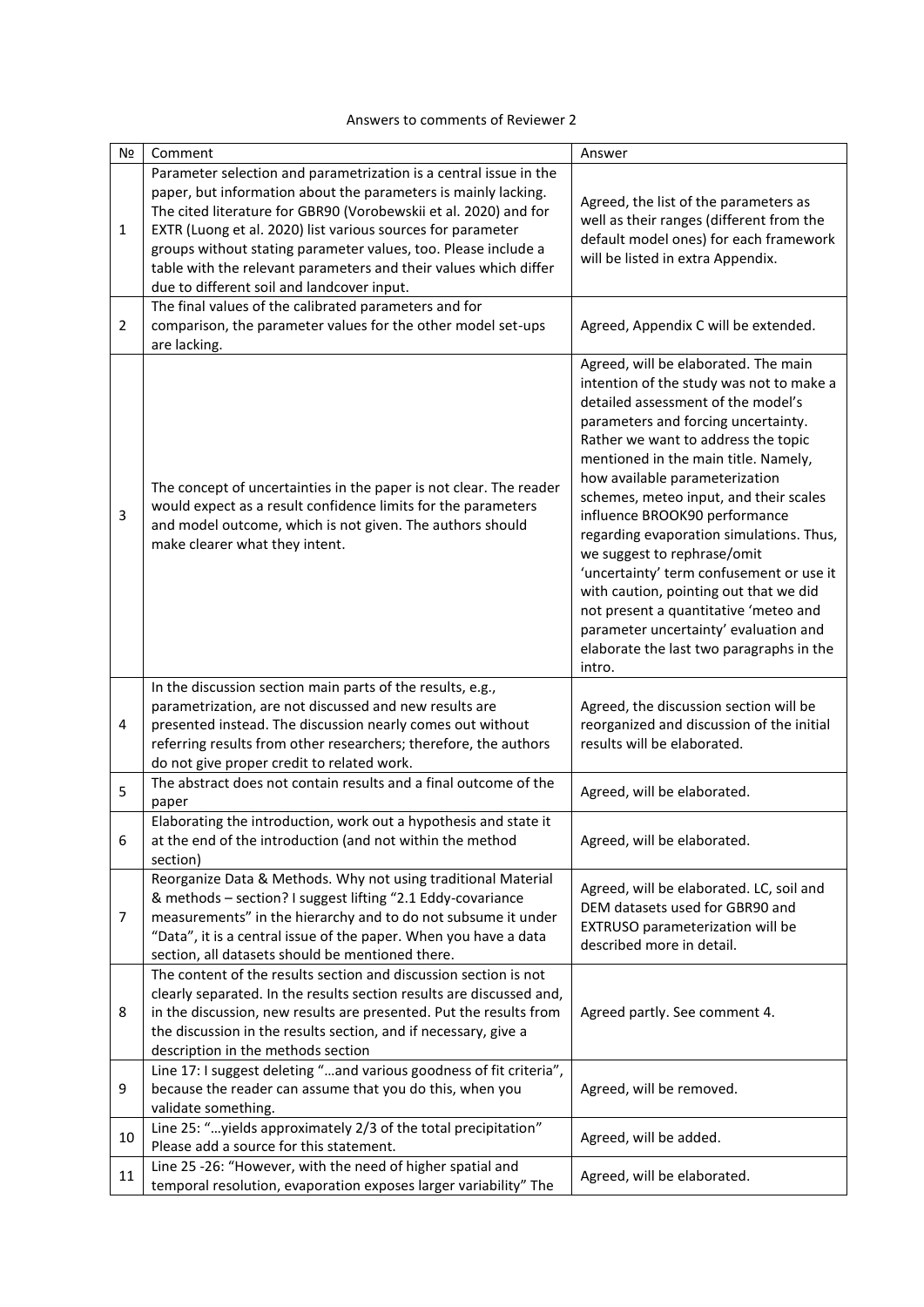|    | context to the preceding lines is not clear to me. Please reword. I<br>suggest adding some sentences to improve the readability.                                                                                                                                      |                                                                                                                                                                                                                                                                                                                                                                                                                                                                                                        |
|----|-----------------------------------------------------------------------------------------------------------------------------------------------------------------------------------------------------------------------------------------------------------------------|--------------------------------------------------------------------------------------------------------------------------------------------------------------------------------------------------------------------------------------------------------------------------------------------------------------------------------------------------------------------------------------------------------------------------------------------------------------------------------------------------------|
| 12 | Line 34: "eddy-covariance lysimeter" to "eddy-covariance and<br>lysimeter"?                                                                                                                                                                                           | Agreed, will be corrected.                                                                                                                                                                                                                                                                                                                                                                                                                                                                             |
| 13 | Line 34: "Bowen ratio, gradient, experimental water balance<br>watershed", please be more specific.                                                                                                                                                                   | Agreed, will be elaborated.                                                                                                                                                                                                                                                                                                                                                                                                                                                                            |
| 14 | Line 36 - 37: "a space of scale and time. This footprint",<br>please check your wording. For the eddy flux community, the<br>context is maybe clear, for other readers maybe not. I think<br>some part of the explanation from line 118-119 should be stated<br>here. | Agreed, will be rephrased.                                                                                                                                                                                                                                                                                                                                                                                                                                                                             |
| 15 | Line 54: "and evaporation measurements themselves" Do you<br>mean the uncertainty of evaporation measurements used for<br>validation? Please change the wording.                                                                                                      | Agreed, will be rephrased.                                                                                                                                                                                                                                                                                                                                                                                                                                                                             |
| 16 | Line 68: "Data" - The section data does not contain information<br>about many input datasets, which are quoted in "3.1. BROOK90<br>setups".                                                                                                                           | Agreed. See comment 7.                                                                                                                                                                                                                                                                                                                                                                                                                                                                                 |
| 17 | Line 72 - 73: "The average temperature varies between -15 °C<br>and +15 °C in summer month", are you sure with -15 in summer<br>month? Why could it be colder in summer than in winter?                                                                               | Agreed, will be corrected.                                                                                                                                                                                                                                                                                                                                                                                                                                                                             |
| 18 | Line 81: yarrow to common yarrow? I suggest using Latin names.                                                                                                                                                                                                        | Agreed, will be added.                                                                                                                                                                                                                                                                                                                                                                                                                                                                                 |
| 19 | Line 87: Are some of the sites affected by groundwater? How did<br>you solve that problem with Brook90?                                                                                                                                                               | According to measurements, the GW<br>table for all sites is at least 3 m deep,<br>thus we assume, that there is no<br>significant GW influence of E.<br>Unfortunately, Brook has simplified the<br>GW module (1 order bucket) which does<br>not allow the influence of GW on E (only<br>as a reservoir for discharge delay).                                                                                                                                                                           |
| 20 | Line 100 - 101: Do you have a citation for the carbon budget?                                                                                                                                                                                                         | We could cite the original datasets<br>published within ICOS, which contain<br>the data behind the statement<br>(https//doi.org/10.18160/YVR0-4898<br>https//doi.org/10.18160/2G60-ZHAK)                                                                                                                                                                                                                                                                                                               |
| 21 | Line 172: "can be set easily (as location or slope)" I can't imagine<br>that it is easy to set values for 100 parameters. Or did you use in<br>most cases the default parameters provided by Brook90? In that<br>case, please note it.                                | In most of the cases, these are either<br>default (or adjusted for Saxony, since<br>Federer's study sites, who developed<br>BROOK90 were located in the US).<br>Besides default parameters, and<br>parameters which are valid for whole<br>model site (like i.e. average duration of<br>rain precipitation per month) we<br>specified the following number of<br>parameters for each HRU (related to<br>topography, land cover and soils): 28 in<br>GBR90, 28 in EXTRUSO and 38 in manual<br><b>BR</b> |
| 22 | Line 183-184: How did you represent forest floor vegetation in<br>the model? Or does it not play a significant role in the three<br>forests, in contradiction e.g., to Scots pine forests?                                                                            | Unfortunately, Brook does not provide<br>representation of undergrowth of forest<br>floor vegetation. Will be added to model<br>shortcomings. Yes, it does play a role. It<br>could be somewhat significant only in<br>Hetzdorf, since in Tharandt and<br>Oberbaerenburg the undergrowth is<br>very weak and forest floor is almost<br>clear.                                                                                                                                                          |
| 23 | Line 192-193: Please specify sources for the datasets                                                                                                                                                                                                                 | Agreed, will be added.                                                                                                                                                                                                                                                                                                                                                                                                                                                                                 |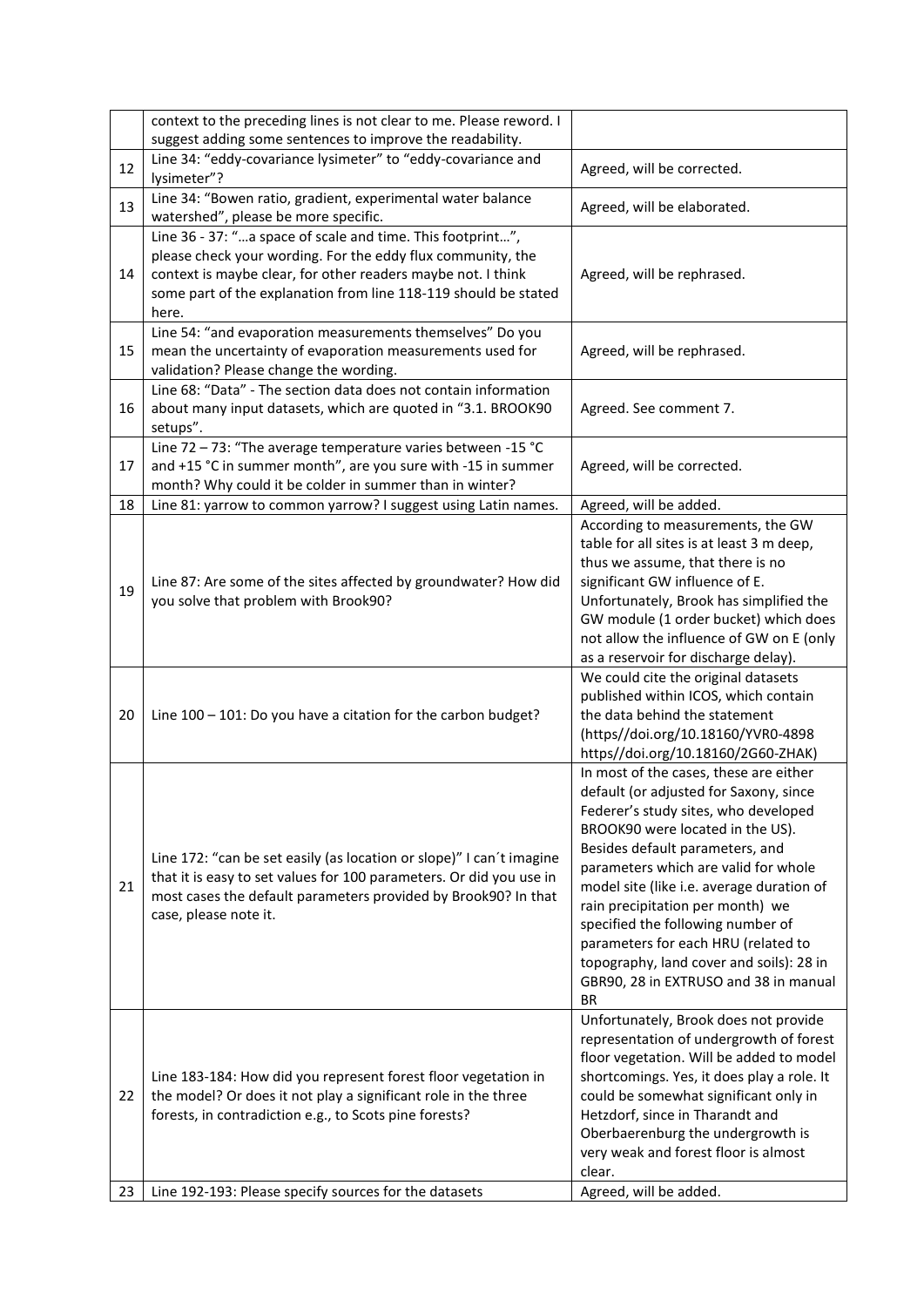|    | Line 192: If I correctly understood the Amazon Web Service          |                                                     |
|----|---------------------------------------------------------------------|-----------------------------------------------------|
|    | Terrain Tiles is a web service which chooses the best available     |                                                     |
| 24 | DEM for a specific location. So please indicate which DEM was       | Agreed, its SRTM30, will be added.                  |
|    | used for saxony.                                                    |                                                     |
|    | Line 199-200: Please specify a source for CORINE, BodenKarte50,     | Agreed, will be added. Originally Extruso           |
| 25 | Open Sensor Web. It is confusing: From 2.2 I expected that you      | used OpenSensor (point meteostation                 |
|    | use RaKliDa - Metdata, but here you state that you use Open         | data), which data was used to produce               |
|    | Sensor Web. Please clarify.                                         | gridded Raklida data. Will be clarified.            |
| 26 | Line 205: Please specify a source for the DEM                       | Agreed, will be added.                              |
|    | Line 215 - 216: "Our main hypothesis is that the goodness of fit    |                                                     |
| 27 | of the setups decreases from global to local scale (for both        |                                                     |
|    | parameterization and forcing)." I would expect the opposite: that   |                                                     |
|    | the goodness of fit would increase from global to local scale,      | Agreed, will be corrected. Both                     |
|    | because local measurements of evapotranspiration should fit         | sentences will be moved to the end of<br>the intro. |
|    | better to local measured input data. Please give an explanation     |                                                     |
|    | how you come to that hypothesis. Furthermore, I suggest stating     |                                                     |
|    | your hypothesis at the end of the introduction.                     |                                                     |
| 28 | Line 226: I suggest deleting: "Since all the proposed metrics are   | Agreed, will be rephrased.                          |
|    | well known, we omit formulas in main text and list them in"         |                                                     |
|    | Line 236 - 241: Please give a table of the 20 Parameters with       | Agreed partly. See comment 1. Including             |
| 29 | their final values. Please include in that table also the parameter | the table in text will require too much             |
|    | values from the other model setups. I suggest including that        | space from our point of view and is not             |
|    | table in the main body of the manuscript.                           | worth it.                                           |
| 30 | Line 251: "Before discussing", delete, because it is the results    | Agreed, will be deleted.                            |
|    | section.                                                            |                                                     |
| 31 | Line 259: "which got worse " I suggest to reword.                   | Agreed, will be rephrased.                          |
|    | Line 263-264: "It was relatively difficult to achieve good timing   |                                                     |
| 32 | for the vegetation period even on a monthly scale" I don't          | Agreed, will be rephrased.                          |
|    | understand what you mean with "achieve"?                            |                                                     |
| 33 | Line 267 "good BIAS", change it to low bias?                        | Agreed, will be changed.                            |
| 34 | Line 281 "variance errors" Please use a consistent nomenclature     | Agreed, will be checked and corrected.              |
|    | for the statistics throughout the manuscript.                       |                                                     |
| 35 | Line 308 - 309 "not so well" "distinctly worse" I suggest           | Agreed, will be rephrased.                          |
|    | describing the results without judgmental adjectives.               |                                                     |
|    | Line 311-321: This paragraph contains many aspects of a             | Agreed partly, this paragraph concludes             |
| 36 | discussion. I suggest to restrict the results section to a          | this section of results without a                   |
|    | description of the results and discussing the results in the        | discussion on their aspects.                        |
|    | discussion section.                                                 |                                                     |
|    |                                                                     | Agreed partly, resampling was                       |
|    | Line 322-327: I'm not sure if estimating the uncertainties of KGE   | conducted to show the possible                      |
|    | by "resampled time-series" contributes significantly to the         | performance spread due to general                   |
| 37 | manuscript. I think this aspect could be omitted, or make clear,    | time-series shortage and occurrence of              |
|    | why these results are important, at least discuss it in the         | some extreme years (e.g. like wet 2003,             |
|    | discussion.                                                         | 2012 or very dry 2018-2019). Will be                |
|    |                                                                     | elaborated in text.                                 |
| 38 | Line 340: "bias and variability are, on the other side,             | We mean positive deviations from the                |
|    | overestimated" What does it mean?                                   | optimal values (1). Will be rephrased.              |
| 39 | Line 355 - 356: Please shift this information to the introduction   | Agreed, will be shifted in intro.                   |
|    | or discussion.                                                      |                                                     |
| 40 | Line 389 - 402: this paragraph contains a lot of information        | Agreed partly. See comment 4.                       |
|    | which should be shifted to the results section.                     |                                                     |
| 41 | Line 412: "solar elevation" to solar elevation angle?               | Agreed, will be corrected.                          |
| 42 | Line 414 - 430: this paragraph contains a lot of information        | Agreed partly. See comment 4.                       |
|    | which should be shifted to the results section.                     |                                                     |
| 43 | Line 419: "After obtaining a persistent positive BIAS in the        | Agreed, will be rephrased. We are                   |
|    | forests" BIAS for which variable?                                   | referring to evaporation.                           |